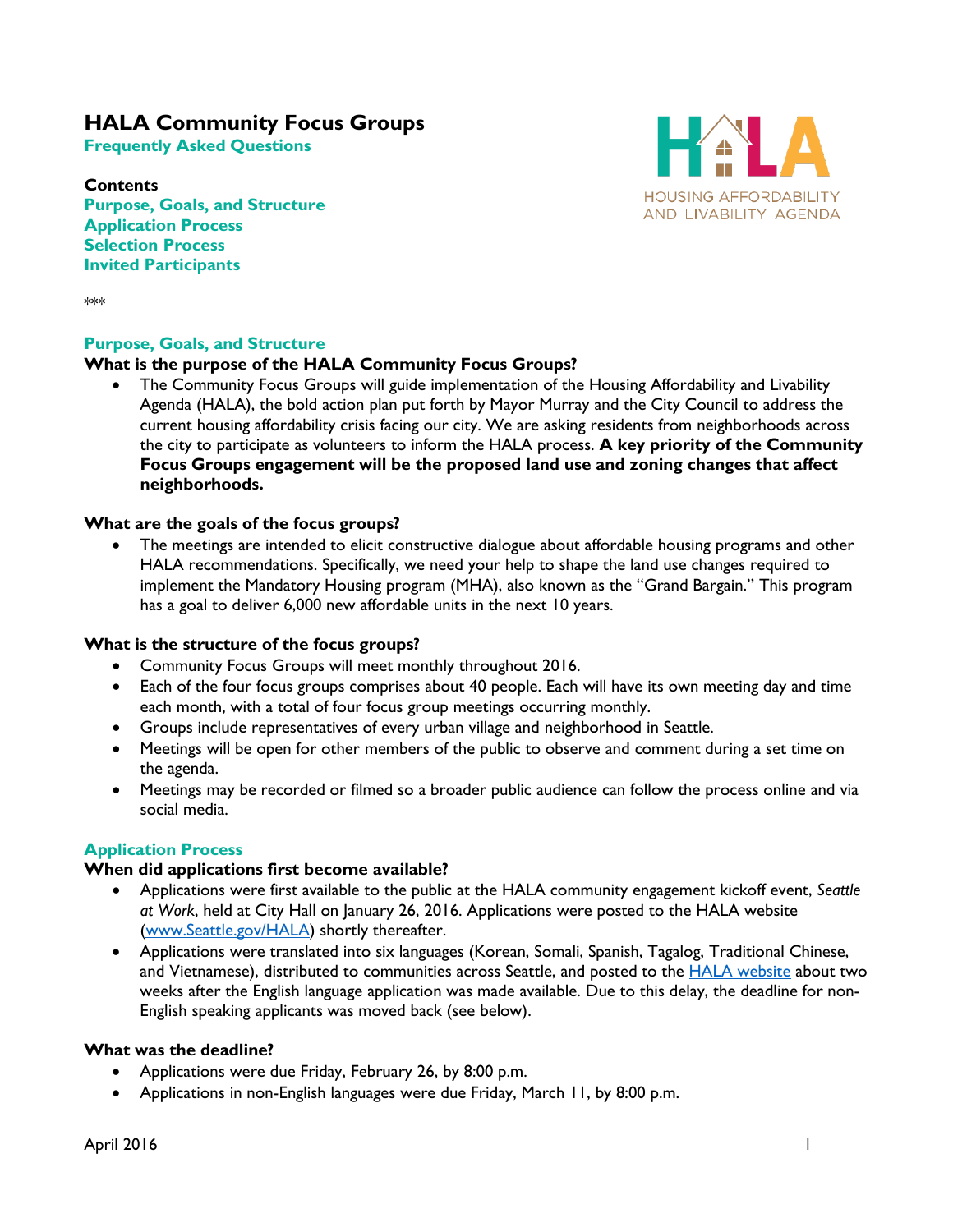• Applicants could submit their forms via email, postal mail, or in person at the Office of Planning and Community Development.

### **Who was invited to apply?**

All were invited to apply. See below for information about selection principles.

## **Who applied?**

- Nearly 700 community members applied from across Seattle, with several from nearby cities.
- Applicant characteristics can be found on the [HALA website](http://www.seattle.gov/HALA) and at the end of this document.

## **Selection Process**

### **How were participants selected?**

- **Selection Committee**. The HALA Community Focus Group selection committee consisted of five members, one each from the Department of Neighborhoods and Office of Housing and three from the Office of Planning and Community Development.
- **Sequence of decision-making process.**
	- 1. The committee met to review applicants using the **selection principles** aiming to include a diverse grouping of people from each urban village.
	- 2. Aside from name, address, and contact information, **all other applicant characteristics were provided voluntarily in application narratives.** For this reason, it was not possible to discern gender identity, race, ethnicity, age, renter/owner status, income, and many more characteristics for all applicants. Many people chose to self-identify, and that information — along with applicant interests, perspectives, and backgrounds — was considered during the selection process in meeting the pre-established criteria.
	- 3. After the initial selections, the committee tallied participant characteristics according to the established principles to ensure representation from a diversity of groups.
	- 4. The committee met with Puget Sound Sage, with whom the City is working to bring members of underrepresented communities into the focus group process. This aspect of the focus groups aimed at welcoming a diversity of perspectives while further equipping members of traditionally underrepresented groups with experience and skills in government and community leadership processes. Sage recommended ten people who had applied from among Seattle's 33 urban villages.
	- 5. The committee's recommended list was then sent to and approved by the mayor's office, at which time notices were sent to applicants.

The City desires participation by a broad range of community members who reflect Seattle's diverse population. We strove to ensure balanced representation from a range of different demographics and perspectives, including:

- Traditionally under-represented groups, including minorities, immigrants, refugees, and non-native English speakers;
- Renters;
- Households with children; and
- Experienced neighborhood advocates

# **What were the selection principles?**

- **1. Representation from every urban village / neighborhood area**
	- 4-6 community members from each urban village / neighborhood area
		- Most participants (50-75%) should reside within the urban village boundary (including boundary expansion areas proposed through Seattle 2035) where the bulk of land use changes will occur.